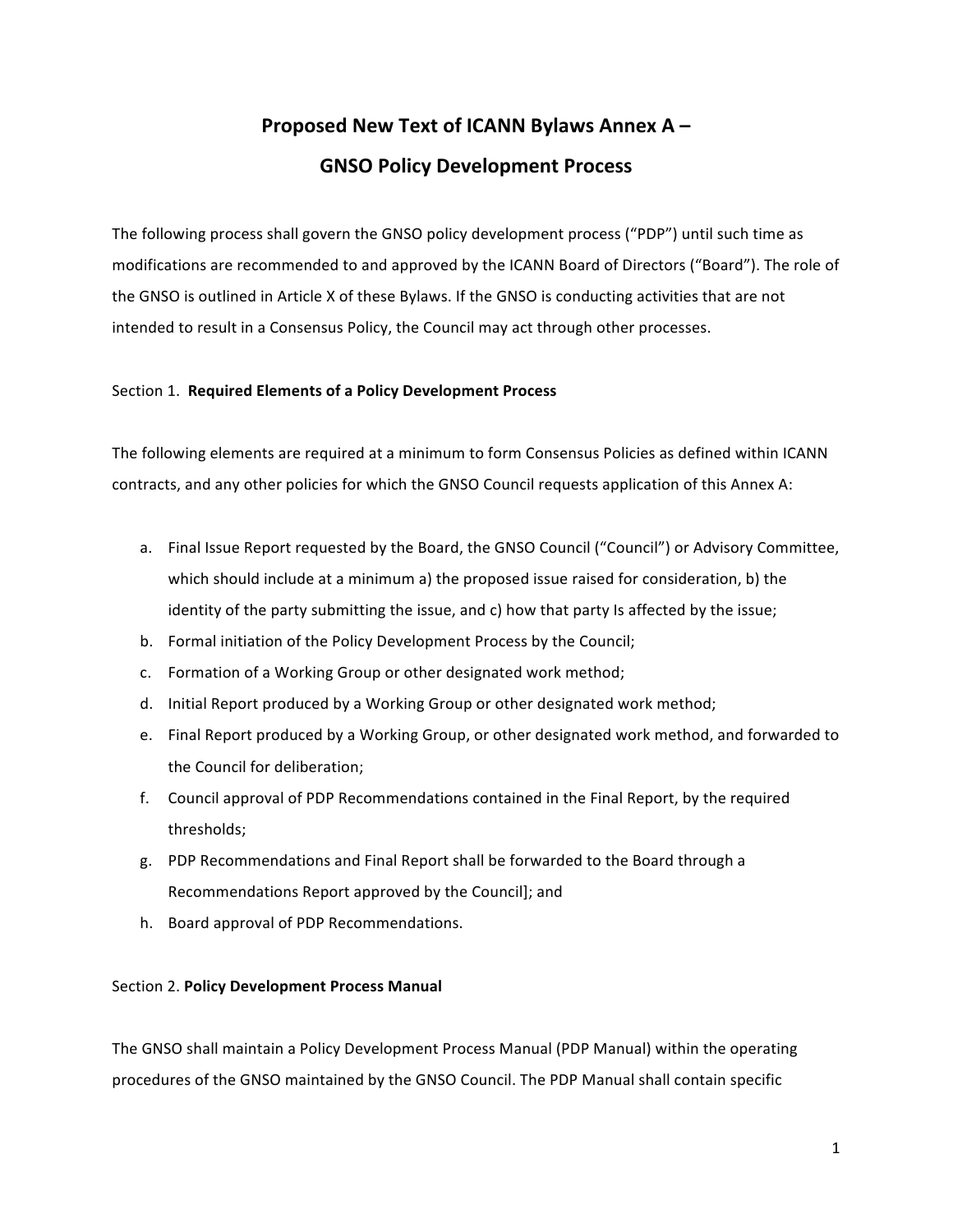additional guidance on completion of all elements of a PDP, including those elements that are not otherwise defined in these Bylaws. The PDP Manual and any amendments thereto are subject to a twenty-one (21) day public comment period, as well as Board oversight and review, as specified at Article X, Section 3.6.

#### Section 3. Requesting an Issue Report

Board Request. The Board may request an Issue Report by instructing the GNSO Council ("Council") to begin the process outlined the PDP Manual. In the event the Board makes a request for an Issue Report, the Board should provide a mechanism by which the GNSO Council can consult with the Board to provide information on the scope, timing, and priority of the request for an Issue Report.

*Council Request.* The GNSO Council may request an Issue Report by a vote of at least one-fourth (1/4) of the members of the Council of each House or a majority of one House.

Advisory Committee Request. An Advisory Committee may raise an issue for policy development by action of such committee to request an Issue Report, and transmission of that request to the Staff Manager and GNSO Council.

## Section 3: Creation of an Issue Report

Within forty-five (45) calendar days after receipt of either (i) an instruction from the Board; (ii) a properly supported motion from the GNSO Council; or (iii) a properly supported motion from an Advisory Committee, the Staff Manager will create a report (a "Preliminary Issue Report"). In the event the Staff Manager determines that more time is necessary to create the Preliminary Issue Report, the Staff Manager may request an extension of time for completion of the Preliminary Issue Report.

The following elements should be considered in the Issue Report:

- a) The proposed issue raised for consideration;
- b) The identity of the party submitting the request for the Issue Report;
- c) How that party is affected by the issue, if known;
- d) Support for the issue to initiate the PDP, if known;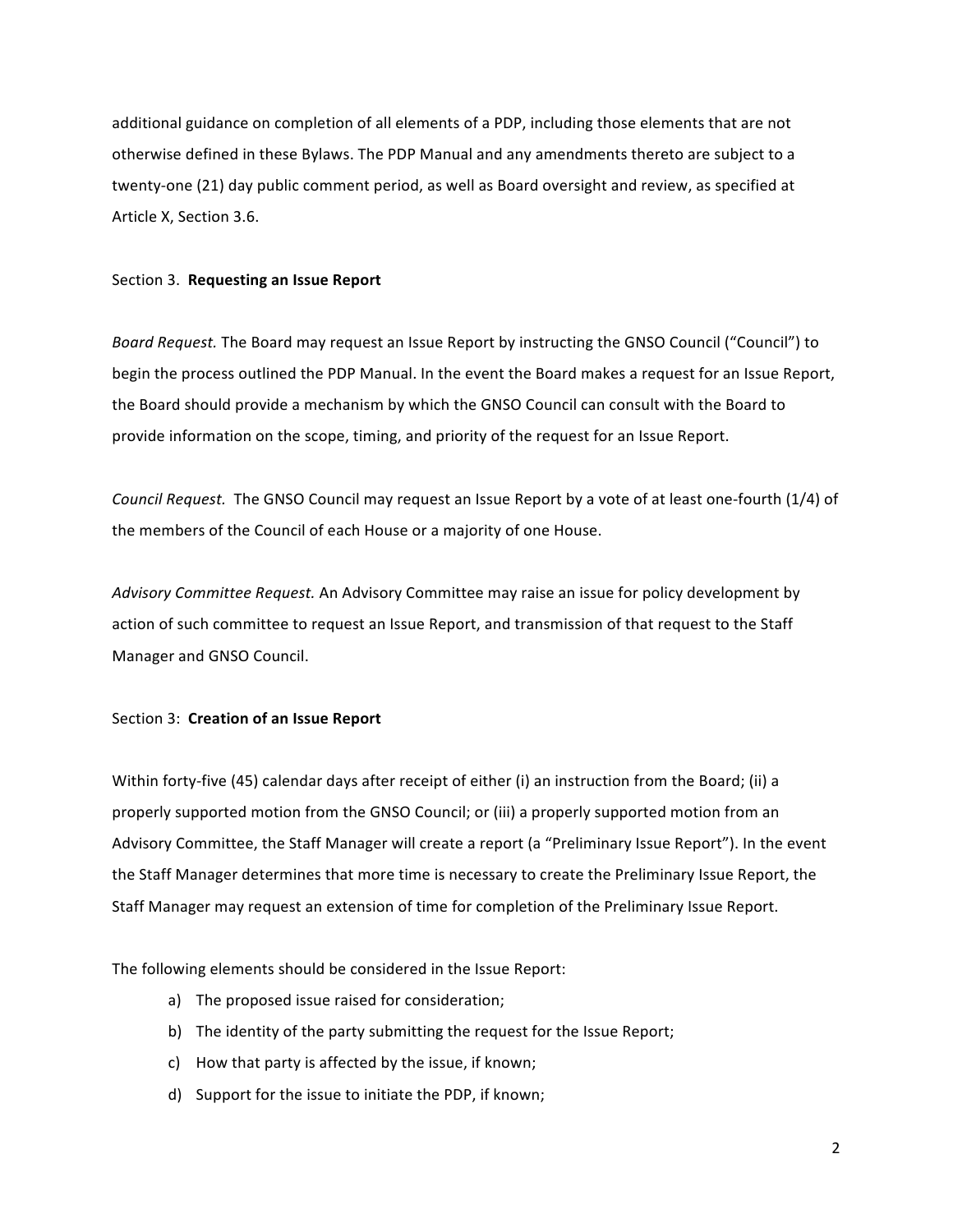e) The opinion of the ICANN General Counsel regarding whether the issue proposed for consideration within the Policy Development Process is properly within the scope of the ICANN's mission, policy process and more specifically the role of the GNSO as set forth in the Bylaws.

f) The opinion of ICANN Staff as to whether the Council should initiate the PDP on the issue Upon completion of the Preliminary Issue Report, the Preliminary Issue Report shall be posted on the ICANN website for a public comment period of no less than 30 days

The Staff Manager is responsible for drafting a summary and analysis of the public comments received on the Preliminary Issue Report and producing a Final Issue Report based upon the comments received. The Staff Manager should forward the Final Issue Report, along with any summary and analysis of the public comments received, to the Chair of the GNSO Council for consideration for initiation of a PDP. Section 4: **Initiation of the PDP** 

The Council may initiate the PDP as follows:

*Board Request*: If the Board requested an Issue Report, the Council, within the timeframe set forth in the PDP Manual, shall initiate a PDP. No vote is required for such action.

GNSO Council or Advisory Committee Requests: The Council may only initiate the PDP by a vote of the Council. Initiation of a PDP requires a vote as set forth in Article X, Section 3, paragraph 9(b) and (c) in favor of initiating the PDP.

## Section 5: Reports

An Initial Report should be delivered to the GNSO Council and posted for a public comment period of not less than 30 days, which time may be extended in accordance with the PDP Manual. Following the review of the comments received and, if required, additional deliberations, a Final Report shall be produced for transmission to the Council.

## Section 6. **Council Deliberation**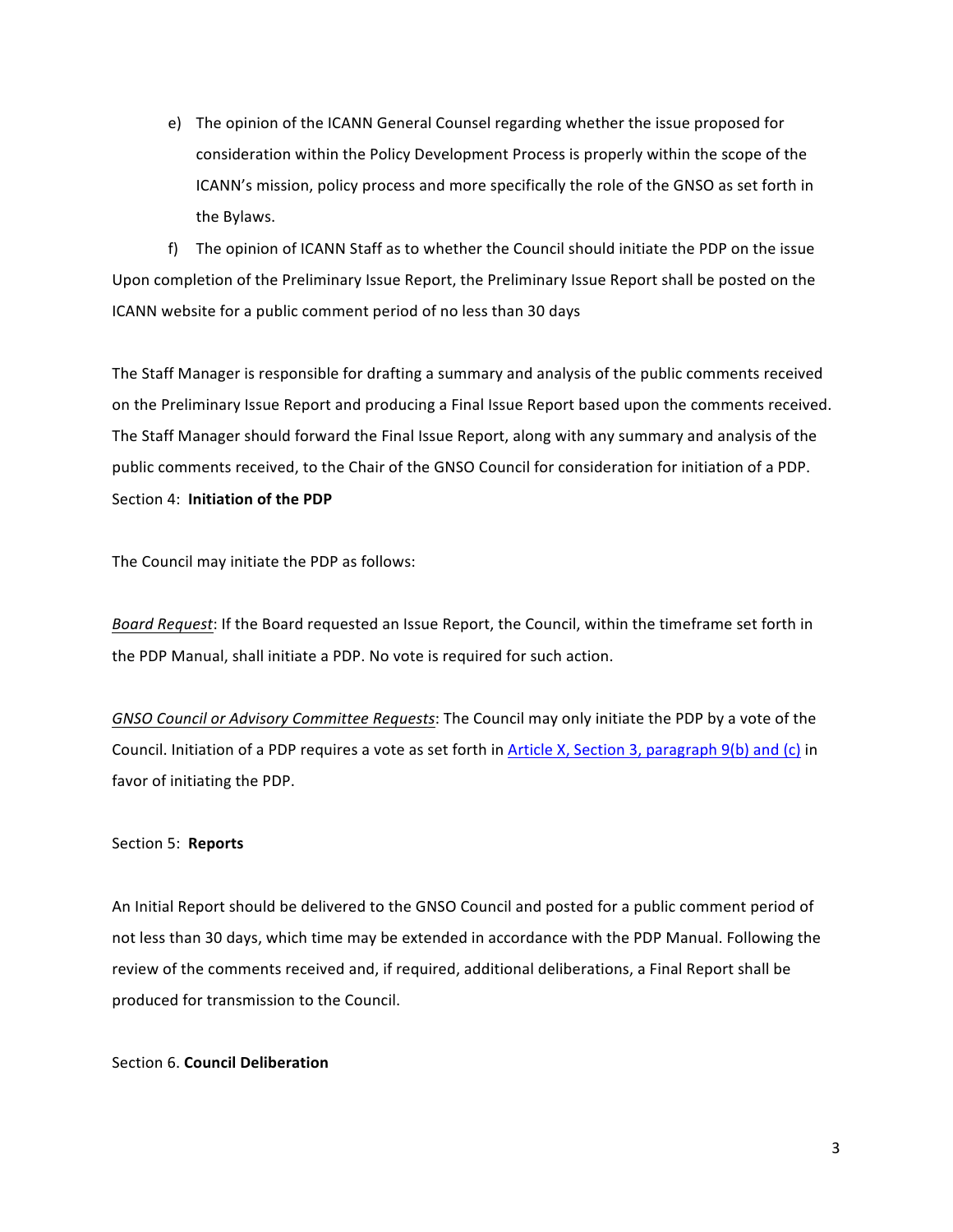Upon receipt of a Final Report, whether as the result of a working group or otherwise, the Council chair will (i) distribute the Final Report to all Council members; and (ii) call for Council deliberation on the matter in accordance with the PDP Manual.

The Council approval process is set forth in Article X, Section 3, paragraph  $9(d)$  through (g), as supplemented by the PDP Manual.

## Section 7: Preparation of the Board Report

If the PDP recommendations contained in the Final Report are approved by the GNSO Council, a Recommendations Report shall be approved by the GNSO Council for delivery to the ICANN Board.

## Section 8. **Board Approval Processes**

The Board will meet to discuss the GNSO Council recommendation as soon as feasible, but preferably not later than the second meeting after receipt of the Board Report from the Staff Manager. Board deliberation on the PDP Recommendations contained within the Recommendations Report shall proceed as follows:

- a. Any PDP Recommendations approved by a GNSO Supermajority Vote shall be adopted by the Board unless, by a vote of more than two-thirds (2/3) of the Board, the Board determines that such policy is not in the best interests of the ICANN community or ICANN. If the GNSO Council recommendation was approved by less than a GNSO Supermajority Vote, a majority vote of the Board will be sufficient to determine that such policy is not in the best interests of the ICANN community or ICANN.
- b. In the event that the Board determines, in accordance with paragraph a above, that the policy recommended by a GNSO Supermajority Vote or less than a GNSO Supermajority vote is not in the best interests of the ICANN community or ICANN (the Corporation), the Board shall (i) articulate the reasons for its determination in a report to the Council (the "Board Statement"); and (ii) submit the Board Statement to the Council.
- c. The Council shall review the Board Statement for discussion with the Board as soon as feasible after the Council's receipt of the Board Statement. The Board shall determine the method (e.g., by teleconference, e-mail, or otherwise) by which the Council and Board will discuss the Board Statement.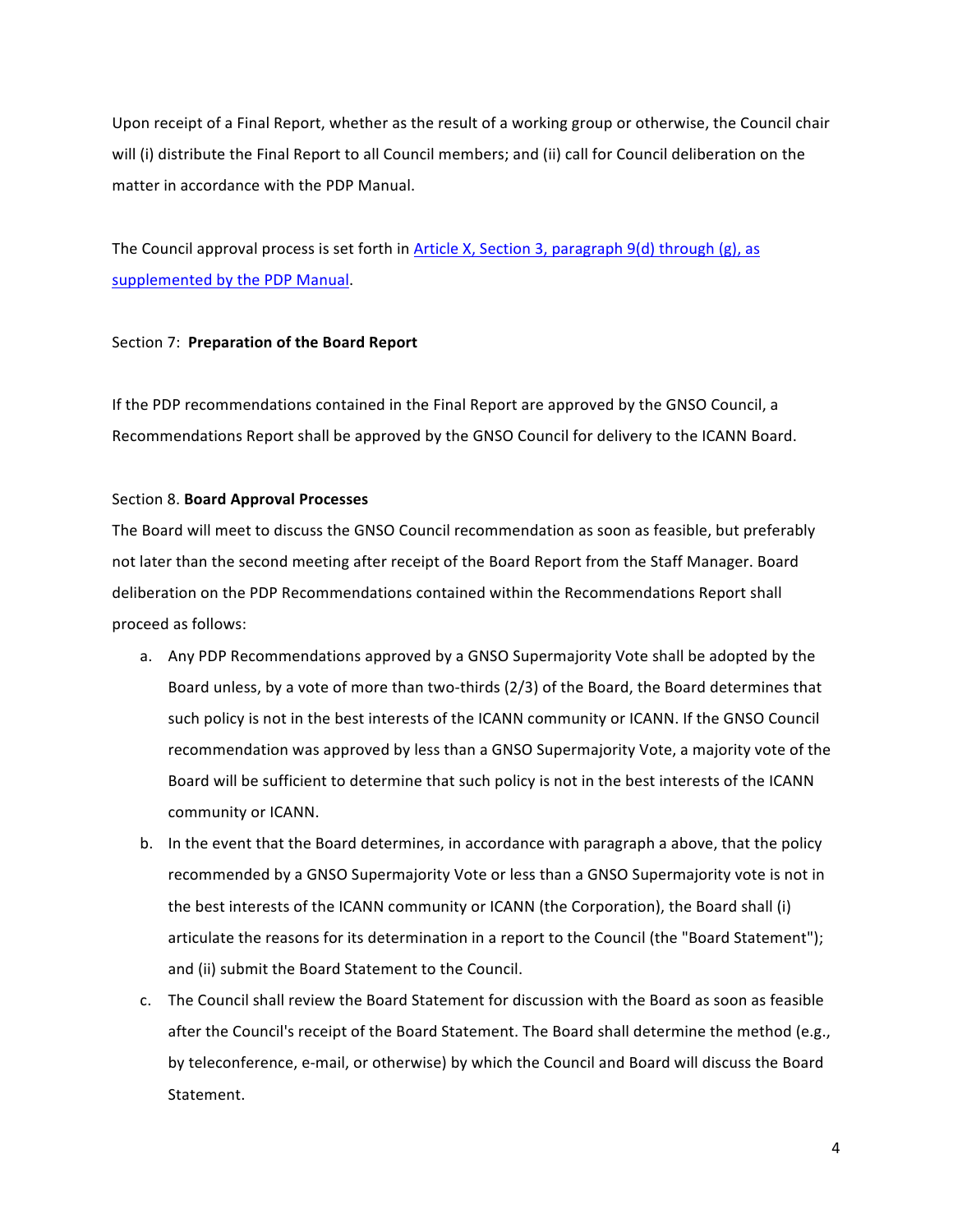d. At the conclusion of the Council and Board discussions, the Council shall meet to affirm or modify its recommendation, and communicate that conclusion (the "Supplemental Recommendation") to the Board, including an explanation for the then-current recommendation. In the event that the Council is able to reach a GNSO Supermajority Vote on the Supplemental Recommendation, the Board shall adopt the recommendation unless more than two-thirds  $(2/3)$  of the Board determines that such policy is not in the interests of the ICANN community or ICANN. For any Supplemental Recommendation approved by less than a GNSO Supermajority Vote, a majority vote of the Board shall be sufficient to determine that the policy in the Supplemental Recommendation is not in the best interest of the ICANN community or ICANN.

#### Section 9. **Implementation of Approved Policies**

Upon a final decision of the Board adopting the policy, the Board shall, as appropriate, give authorization or direction to ICANN staff to work with the GNSO Council to create an implementation plan based upon the implementation recommendations identified in the Final Report, and to implement the policy. The GNSO Council may, but is not required to, direct the creation of an implementation review team to assist in implementation of the policy.

## Section 10. Maintenance of Records

Throughout the PDP, from policy suggestion to a final decision by the Board, ICANN will maintain on the Website, a status web page detailing the progress of each PDP issue. Such status page will outline the completed and upcoming steps in the PDP process, and contain links to key resources (e.g. Reports, Comments Fora, WG Discussions, etc.).